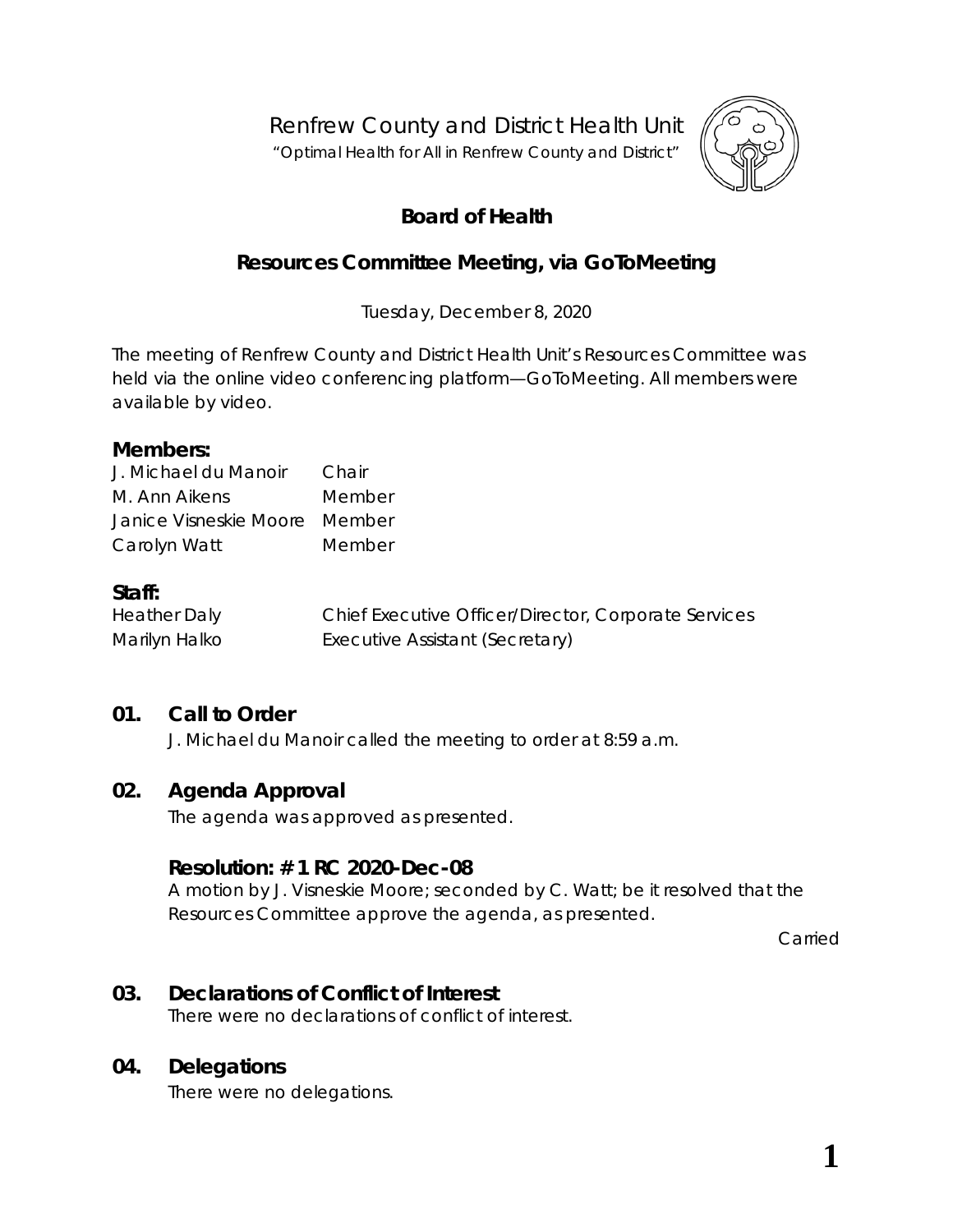### **05. Minutes of Previous Meetings (Approval)**

a. Resources Committee Meeting Minutes 2020-Nov-18 The meeting minutes for the Resources Committee meeting held on Wednesday, November 18, 2020, were approved, as presented.

### **Resolution: # 2 RC 2020-Dec-08**

A motion by J. Visneskie Moore; seconded by M. A. Aikens; be it resolved that the meeting minutes for the Resources Committee meeting held on Wednesday, November 18, 2020 be approved, as presented.

Carried

#### **06. Business Arising**

a. Action List—2020-Nov-24—from Regular BoH meeting. There were no items identified on the Action List to be addressed by the Resources Committee for this meeting.

### **07. Correspondence**

There was no correspondence.

### **08. Staff Reports**

- a. 2021 Obligated Municipal Levy H. Daly presented the *[2021 Obligated Municipal Levy](https://www.rcdhu.com/wp-content/uploads/2021/02/2021-Obligated-Municipal-Levy.pdf)* Report to the Committee which included:
	- Ministry of Health Funding 2020—Approved 2021 Forecast with Anticipated Municipal Funding Requirement
	- 2021 Assumptions for Municipal Funding Requirement (Levy)
	- 2021 Estimated Funding Requirement—Obligated Municipalities.

The Resources Committee extensively reviewed the 2021 Municipal Levy Report as follows:

- The Committee noted that the "Mitigation" funding of \$908,400 has been confirmed by the Province of Ontario for 2021to offset the previously announced changes to provincial/municipal funding formula percentages.
- An amount of \$30,000 has been included for additional purchased services. The Committee feels strongly that the Province must recognize and equitably fund innovative and collaborative solutions to rural needs.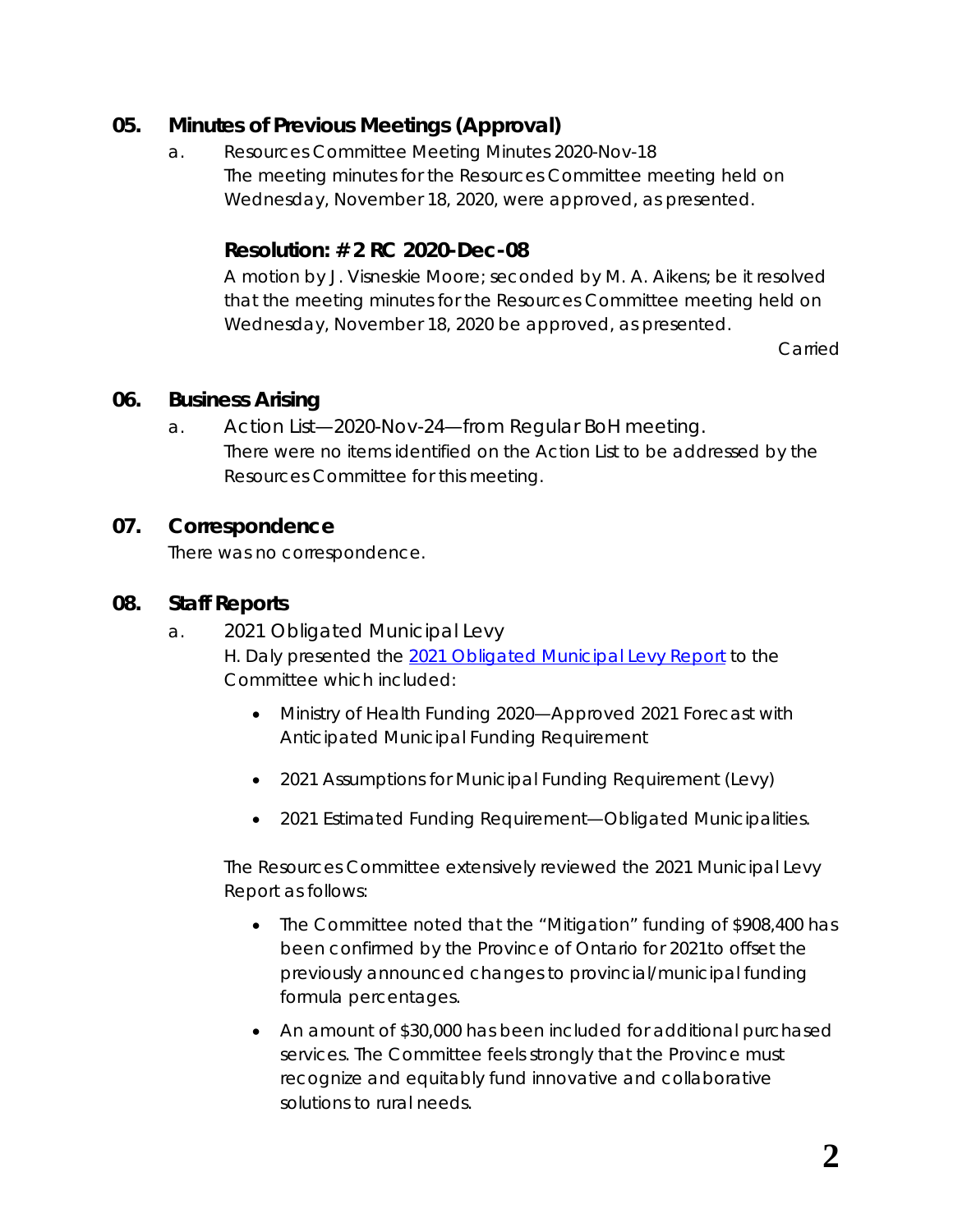- The Committee accepted the assumptions as reasonable in the current environment.
- The Committee discussed the alternative to apply additional reserve funds as partial offset to the Levy.

The 2021 funding requirements need to be submitted to the obligated municipalities by December 31, 2020.

## **Resolution: # 3 RC 2020-Dec-08**

A motion by C. Watt; seconded by M. A. Aikens; be it resolved that the Resources Committee accept the 2021 Obligated Municipal Report as presented by H. Daly, Acting Chief Executive Officer/Director, Corporate Services.

Carried

### **Resolution: # 4 RC 2020-Dec-08**

A motion by J. Visneskie Moore; seconded by M. A. Aikens; be it resolved that the Resources Committee recommend to the Board approval of the Obligated Municipal Levy for 2021, as presented and further notify them that there may be additional funds required for capital cost and additional program costs in 2021.

Carried

The 2021 Obligated Municipal Levy Report will be presented to the Board at the Special Board Levy meeting scheduled for Wednesday, December9, 2020.

### **09. Board Committee Reports**

There were no Board Committee reports.

### **10. By-Laws**

There were no items in by-laws.

### **11. New Business**

There were no new items in new business.

### **12. Notice of Motion**

There was no notice of motion.